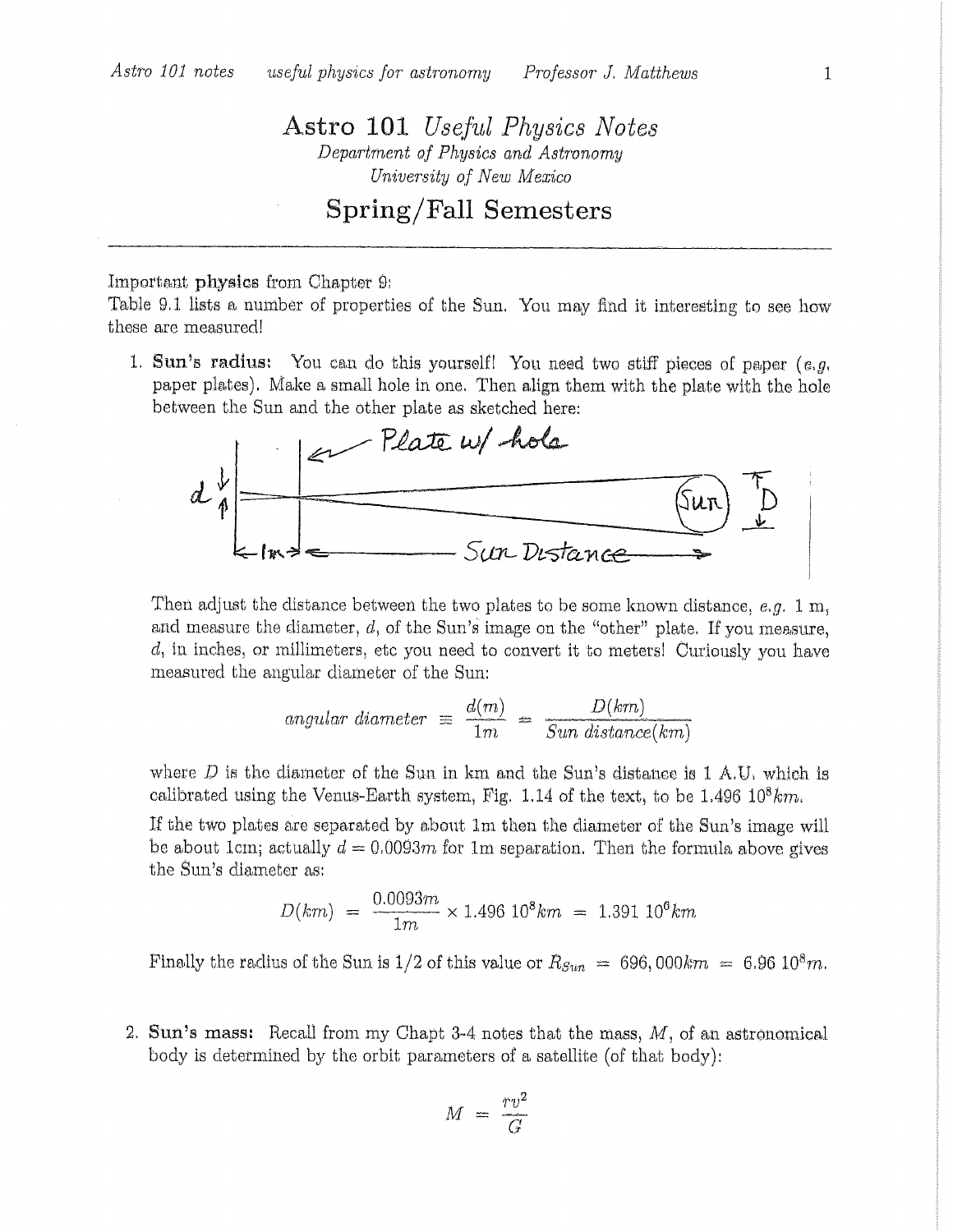where r is the radius of the satellite's orbit in meters,  $v$  is the velocity (speed) of the satellite in meters/second, and  $G = 6.7 \; 10^{-11} Nm^2/kg^2$  is the known Newton's gravitational constant, see Figure 1.18 of the text.

Let's use the parameters of the Earth's orbit to *weigh* the Sun! We already know the radius of the Earth's orbit (reviewed above) as  $r = 1.496 \; 10^8 km = 1.496 \; 10^{11} m$ . The average speed,  $v$ , of the Earth in it's orbit is given by:

$$
v = \frac{distance}{time} = \frac{orbit\ circumference}{orbit\ time} = \frac{2\pi r}{1\ year\ in\ seconds}
$$

which gives  $v = 2.99 \; 10^4 m/s$ . Putting it all together:

$$
M_{Sun} \equiv M = \frac{1.496 \, 10^{11} m \times (2.99 \, 10^4 m/s)^2}{6.7 \, 10^{-11} N m^2/kg^2}
$$

giving  $M_{sun} = 2.0 \, 10^{30} kg$ .

Once we know the Sun's mass then we can use a generalization of Kepler's  $3^{rd}$  law (P40 of text) to first measure an object's mass in terms of the Sun's mass:

$$
M_{object} = \frac{a^3}{P^2} \cdot M_{Sun}
$$

where  $a$  is the radius of the satellite's orbit in astronomical units and  $P$  is the period of the satellite's orbit in Earth years. Then for example the mass of the Earth (in Solar masses) is:

$$
M_{Earth} = \frac{((3.85 \times 10^5 km)/(1.50 \times 10^8 km))^3}{((27.3 days)/(365.25 days))^2} \cdot M_{Sun} = 3.03 \times 10^{-6} M_{Sun}
$$

But we just calculated the mass of the Sun, so the mass of the Earth =  $6.05 \frac{10^{24} \text{kg}}{10^{24} \text{kg}}$ . which is about right; see page A-3 of text!

## 3. Sun's average density: Recall from Chapt 3-4 notes that

$$
density = M/volume
$$

where M is the Sun's mass and the Sun's volume is given by the volume  $(\frac{4}{3}\pi r^3)$  of a sphere of radius:  $r = R_{Sun}$ . Thus the density is:

$$
density = \frac{2.0 \, 10^{30} kg}{\left(\frac{4}{3}\right) \, \pi \, \left(6.96 \, 10^8 m\right)^3} = 1410 kg/m^3
$$

which is curiously close to the density of the Jovian planets (see Table 7.1).